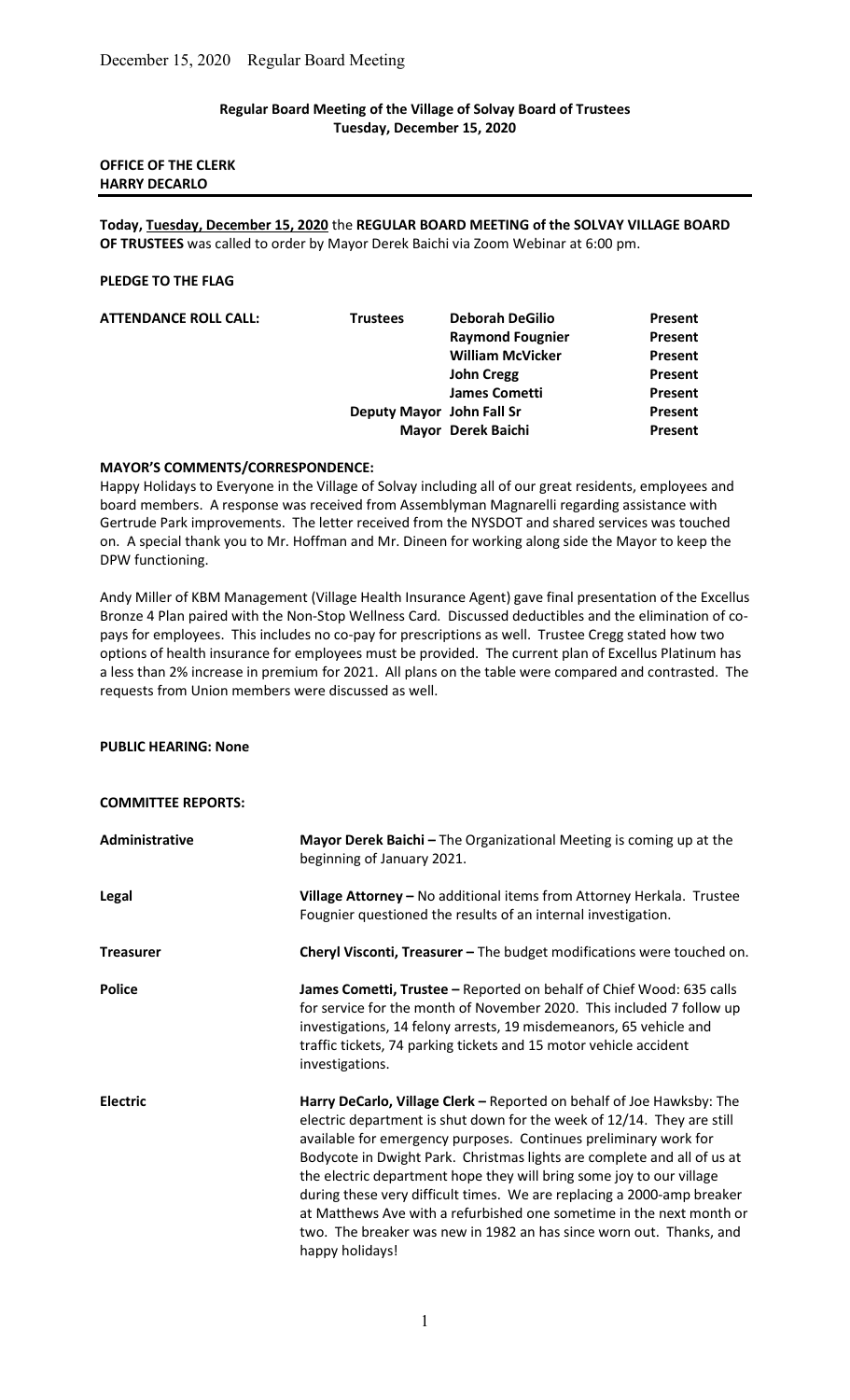| DPW/Highway                    | John Fall Sr, Deputy Mayor - No additional items to report. Mayor<br>Baichi is working alongside the Foremen of the DPW.                                                                                                                                                                                                                                                                                                                                                                                                                                                                                                                                                                                                                                                                                                                                                                                                                                                                                                                                                                                                                                                                                                                                                                                                                                                                                                                                                                                                                                                                   |
|--------------------------------|--------------------------------------------------------------------------------------------------------------------------------------------------------------------------------------------------------------------------------------------------------------------------------------------------------------------------------------------------------------------------------------------------------------------------------------------------------------------------------------------------------------------------------------------------------------------------------------------------------------------------------------------------------------------------------------------------------------------------------------------------------------------------------------------------------------------------------------------------------------------------------------------------------------------------------------------------------------------------------------------------------------------------------------------------------------------------------------------------------------------------------------------------------------------------------------------------------------------------------------------------------------------------------------------------------------------------------------------------------------------------------------------------------------------------------------------------------------------------------------------------------------------------------------------------------------------------------------------|
| Library                        | Dan Golden, Library Director - Due to recent safety concerns, Library<br>service is once again limited to curbside/ takeout only. Our goal is to<br>maximize the safety of both patrons and library staff. During this period,<br>residents can request materials by placing holds online with their library<br>card number and personal identification number. Due to cutbacks from<br>the County, Central Library has halted all inter-library loan services to<br>request materials from outside the County library system. Patrons can<br>still request materials from within Onondaga County. Other services<br>from the Central library have been slowed, including phone reference,<br>cataloging and deliveries between libraries. This week, a group of us<br>library directors will join the OCPL Board meeting on Zoom to ask if they<br>expect any more cutbacks and what is planned for the coming months.<br>Here at Solvay, we continue to research and answer reference<br>questions, work on the digitization project, offer virtual programs and<br>reorganizing large areas of the collection and storage areas. We are<br>continuing to present virtual programs on our website and on our<br>Facebook page; including our weekly storytimes with Library Trustee<br>Rosemarie Novembrini and regular Crafting with Carolyn programs with<br>our own Carolyn Patapow. Later in December, our own Carrie Frank will<br>present a Chair Yoga class on Zoom. Our Spring Newsletter to be posted<br>online once we have finalized our spring schedule of virtual programs. |
| <b>Codes</b>                   | Aaron Sauer, Codes Enforcement Officer - Provided statistics for the<br>month of November including 39 new code violations.                                                                                                                                                                                                                                                                                                                                                                                                                                                                                                                                                                                                                                                                                                                                                                                                                                                                                                                                                                                                                                                                                                                                                                                                                                                                                                                                                                                                                                                                |
| <b>Stormwater/Montrose Ave</b> | Mark Malley, Village Engineer - Took part in presentation today<br>regarding Montrose Avenue today with Trustee Cregg and Mayor Baichi.                                                                                                                                                                                                                                                                                                                                                                                                                                                                                                                                                                                                                                                                                                                                                                                                                                                                                                                                                                                                                                                                                                                                                                                                                                                                                                                                                                                                                                                    |
| <b>Buildings</b>               | John Fall Sr, Trustee - Anticipating an update from Westrock and Cerio<br>Law very soon.                                                                                                                                                                                                                                                                                                                                                                                                                                                                                                                                                                                                                                                                                                                                                                                                                                                                                                                                                                                                                                                                                                                                                                                                                                                                                                                                                                                                                                                                                                   |
| <b>Cost Cutting</b>            | Mayor Derek Baichi - No additional items to report.                                                                                                                                                                                                                                                                                                                                                                                                                                                                                                                                                                                                                                                                                                                                                                                                                                                                                                                                                                                                                                                                                                                                                                                                                                                                                                                                                                                                                                                                                                                                        |

Additional Resolutions from the Village Board: None

PUBLIC COMMENT: No Public Comment

# RESOLUTIONS:

1. Authorization from the Board of Trustees to pay C&S Engineers \$13,400.00 for services rendered from 11/1/20 to 11/30/20. (Total Cost to the Village is: \$5,000.00)

- Below are the specific projects that will be reimbursed through Grant or the County:
	- Invoice No. 0191273 Project No. 114.222.001 Aquatic Spray Park Sam Grant
	- Invoice No. 0191275 Project No. 114.235.001 West End Lighting Phase I Community Development Grant
	- Invoice No. 0191276 Project No. 114.239.001 FEMA BRIC Funding Montrose Ave FEMA Grant
	- Invoice No. 0191277 Project No. 114.239.002 FEMA BRIC Funding W. Genesee St. -FEMA Grant

MOTION: John Fall Sr SECOND: William McVicker AYES: 7 NAYES: 0 MOTION CARRIED

2. Authorization from the Board of Trustees to pay the Cerio Law Offices \$9,176.00 for services rendered for the month of November 2020. A detailed list of charges has been provided to the Board of Trustees. MOTION: John Cregg SECOND: Raymond Fougnier AYES: 7 NAYES: 0 MOTION CARRIED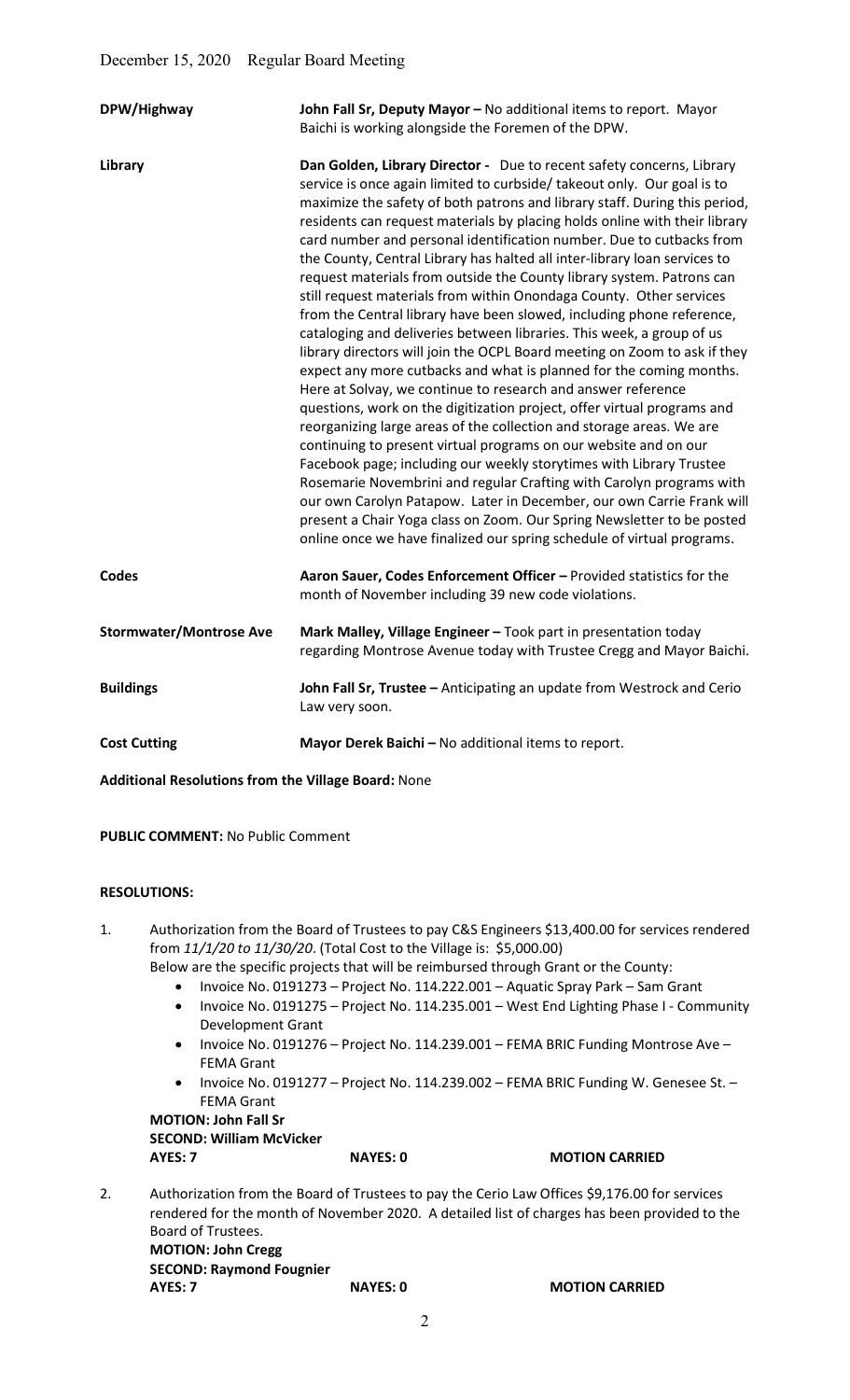- 3. Authorization from the Board of Trustees to approve the minutes from the November 18, 2020 Administrative/Budget Meeting and the Reading of the Minutes be herewith dispensed. MOTION: Raymond Fougnier SECOND: James Cometti AYES: 7 NAYES: 0 MOTION CARRIED 4. Authorization from the Board of Trustees to approve the minutes from the November 24, 2020 Regular Village Board Meeting and the Reading of the Minutes be herewith dispensed. MOTION: James Cometti SECOND: John Fall Sr AYES: 7 NAYES: 0 MOTION CARRIED 5. Authorization from the Board of Trustees to approve the new telephone system for the Village Hall installed by New Visions Communications, 980 James Street, Syracuse, NY 13203 for \$2,687.55. MOTION: William McVicker SECOND: John Cregg AYES: 7 NAYES: 0 MOTION CARRIED
- 6. Authorization from the Board of Trustees to amend the local law of the Village of Solvay Code, Chapter 120, by striking the existing Chapter 120 in its entirety and replacing it with a new Chapter 120 entitled "Village of Solvay Nuisance Abatement Law". This is all in accordance with the full resolution circulated to the Village Board. MOTION: James Cometti

SECOND: John Fall Sr No Vote Took Place

# MOTION TO RESCIND: Raymond Fougnier SECOND: William McVicker

| <b>Deborah DeGilio</b>  | <b>Trustee</b> | <b>Voted</b> | Yes                                    |
|-------------------------|----------------|--------------|----------------------------------------|
| <b>Raymond Fougnier</b> | <b>Trustee</b> | <b>Voted</b> | <b>Yes</b>                             |
| <b>William McVicker</b> | <b>Trustee</b> | <b>Voted</b> | <b>Yes</b>                             |
| <b>John Cregg</b>       | <b>Trustee</b> | <b>Voted</b> | <b>Yes</b>                             |
| <b>James Cometti</b>    | <b>Trustee</b> | <b>Voted</b> | <b>Yes</b>                             |
| John Fall Sr            | <b>Trustee</b> | <b>Voted</b> | <b>Yes</b>                             |
| Derek Baichi            | <b>Mayor</b>   | <b>Voted</b> | <b>Yes</b><br><b>Motion</b><br>Carried |

7. Authorization from the Board of Trustees to approve the installation of pole mount cameras for Upper Gertrude Park by IK Systems, Inc, 7625 Main Street Fishers, Victor, NY 14564. The total cost for the project including materials and services is \$6,601.25. The NYS OGS Contract Number is PT68802/Contract: Intelligent Facility and Security Systems and Solutions/Group 77201/Award 23150/Lot 2. MOTION: William McVicker SECOND: John Cregg

No Vote Took Place.

 MOTION TO TABLE: Raymond Fougnier SECOND: William McVicker AYES: 7 NAYES: 0 MOTION CARRIED

8. Authorization from the Board of Trustees to approve joint membership to the Centerstate CEO with the Town of Geddes. The cost would be split with each paying \$1,337.50. The membership would be effective January 2021. MOTION: William McVicker SECOND: John Cregg AYES: 7 NAYES: 0 MOTION CARRIED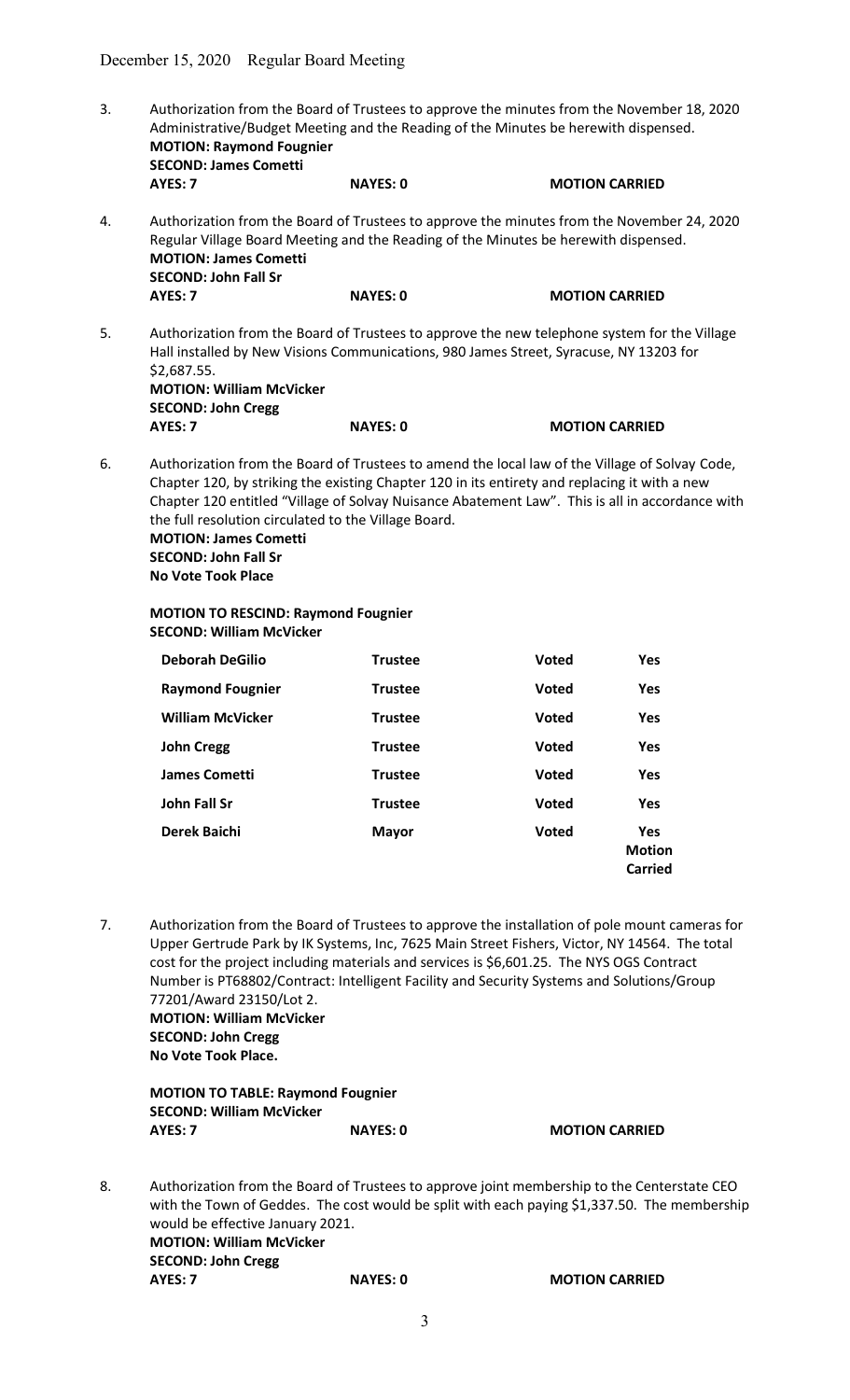9. Authorization from the Board of Trustees to approve the following budget modifications:

# Village of Solvay General Fund

| <b>Account</b><br><b>Revenues</b> | <b>Title</b>      | (as modified)<br><b>Current</b><br><b>Budget</b> | Proposed<br><b>Budget Mod</b> | <b>Newly</b><br><b>Modified</b><br><b>Budget</b><br><b>Amount</b> |
|-----------------------------------|-------------------|--------------------------------------------------|-------------------------------|-------------------------------------------------------------------|
| 426650 A                          | Sale of Equipment | 25,000                                           | 44,570                        | 69,570                                                            |
|                                   | <b>Total</b>      | 25,000                                           | 44,570                        | 69,570                                                            |
| <b>Expenses</b>                   |                   |                                                  |                               |                                                                   |

| 536201 A | Code Enforcer-Wages                 | 80,000   | (5,000)  | 75,000   |
|----------|-------------------------------------|----------|----------|----------|
| 536204 A | Code Enforcer-Other                 | 10,000   | 5,000    | 15,000   |
| 551102 A | <b>Street Maintenance-Equipment</b> | 40,000   | 44,570   | 84,570   |
| 571204 A | Pool - Other                        | 17,000   | 21,000   | 38,000   |
| 599000 A | Appropriated Fund Balance           | (60,000) | (21,000) | (81,000) |
| 590108 A | NYS Retirement-Employee             | 92,000   | (2, 213) | 89,787   |
| 590158 A | <b>NYS Retirement-Police</b>        | 245,620  | 9,957    | 255,577  |
| 590408 A | <b>Workers Compensation</b>         | 147,000  | (7, 744) | 139,256  |
|          | <b>Total</b>                        | 571,620  | 44,570   | 616,190  |

#### Village of Solvay Library Fund

| <b>Expenses</b> |                         |         |         |         |
|-----------------|-------------------------|---------|---------|---------|
| 574101L         | <b>Personal Service</b> | 222,470 | (4,102) | 218,368 |
| 590108L         | NYS Retirement          | 13,000  | 4,102   | 17,102  |
|                 | Total                   | 235,470 |         | 235,470 |

 MOTION: John Fall Sr SECOND: James Cometti AYES: 6 NAYES: 1 (Baichi) MOTION CARRIED

- 10. Authorization from the Board of Trustees to have the Village Clerk, Harry DeCarlo prepare 2021 RFQ's for Village of Solvay General Engineering Services and the Village of Solvay NYS DOT / Federal Aid Project Contract No. D040228, ID 375686 Milton Avenue Paving Project. The RFQ's upon completion will be submitted to Mr. Douglas Mills. P.E. NYSDEC Region 3 for his review and approval before they are released.
	- MOTION: John Fall Sr SECOND: James Cometti

AYES: 7 NAYES: 0 MOTION CARRIED 11. Authorization from the Board of Trustees to execute an inter-municipal agreement with the Town of Geddes for 2021 allowing the Village of Solvay and Geddes Highway Departments to share each other's equipment, subject to availability, in order to help reduce the costs of both municipalities' highway operations. MOTION: Raymond Fougnier SECOND: John Cregg AYES: 7 NAYES: 0 MOTION CARRIED

12. Authorization from the Board of Trustees for the Mayor to execute an inter-municipal agreement with the Town of Geddes for plowing shared services. MOTION: William McVicker SECOND: James Cometti AYES: 7 NAYES: 0 MOTION CARRIED

Resolved that this Board of Trustees move into Executive Session to discuss a contract matter at 7:55 p.m. MOTION: John Cregg SECOND: Raymond Fougnier AYES: 7 NAYES: 0 MOTION CARRIED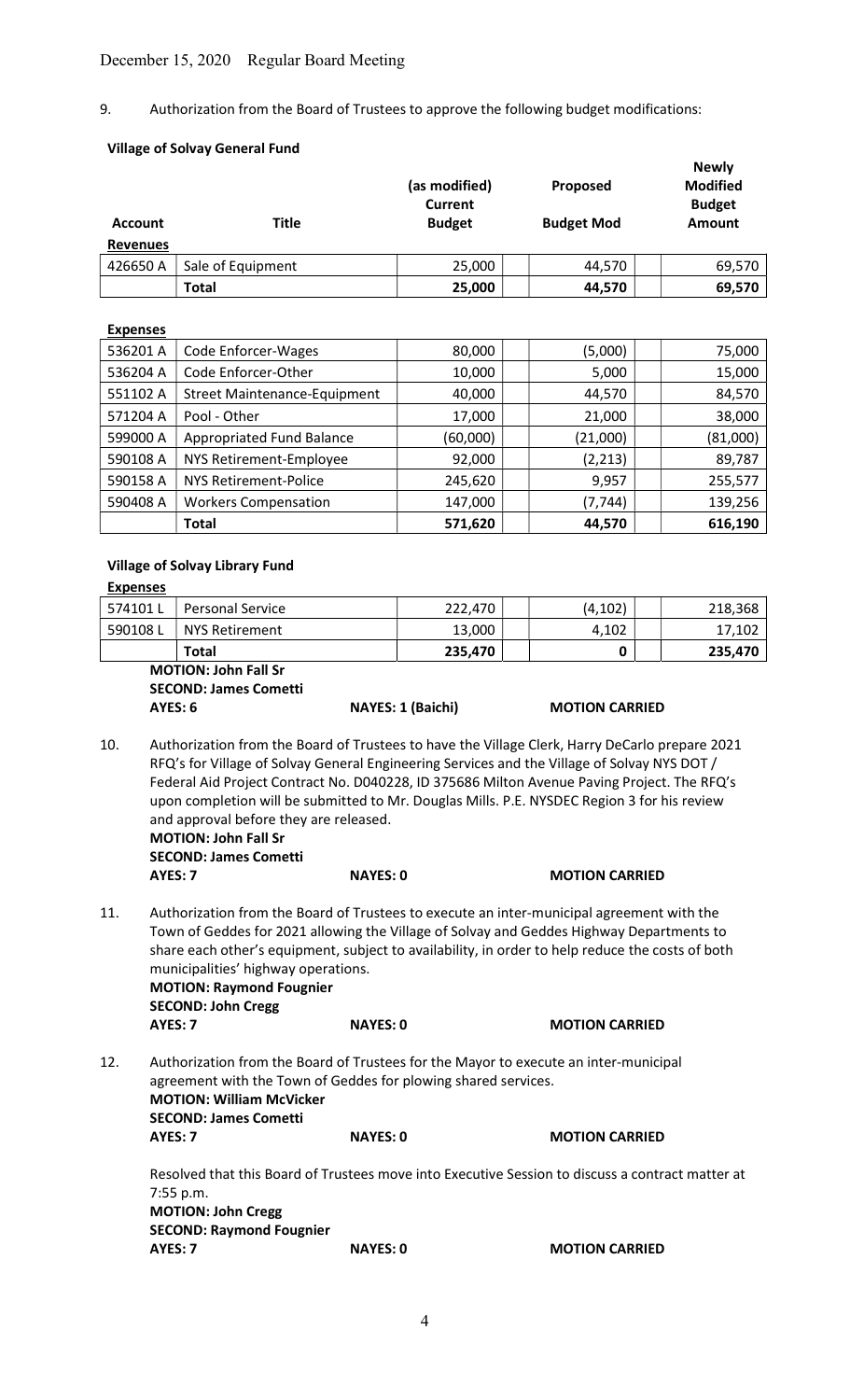Resolved that the Executive Session be closed and that this Board return to the regular meeting 8:37 p.m.

 MOTION: John Fall Sr SECOND: Raymond Fougnier AYES: 7 NAYES: 0 MOTION CARRIED

13. Authorization from the Board of Trustees to renew the Excellus Health Plans Effective January 1st, 2021.

WHEREAS the Village of Solvay currently offers health insurance plan options to its active full-time employees through Excellus BCBS and MVP Healthcare, and

 WHEREAS the Village of Solvay currently offers a Group Medicare health insurance plan to its eligible retired employees through Excellus BCBS, and

WHEREAS the effective date of the Village health insurance plans from Excellus BCBS and MVP Health Plan is January 1, 2021, and

 WHEREAS effective January 1, 2021, the Village desires to renew the Group Medicare health plan, and implement a new Bronze health plan from Excellus BCBS, and

WHEREAS effective January 1, 2021, the health plans from Excellus BCBS are being offered at a total monthly premium of:

| <b>Tier of Coverage</b> | <b>Excellus Bronze</b> | <b>Excellus Medicare Plan</b> |
|-------------------------|------------------------|-------------------------------|
| Employee/Single         | \$471.35               | \$421.41                      |
| Employee + Spouse       | \$942.70               | \$842.82                      |
| Employee + Child(ren)   | \$801.29               | N/A                           |
| <b>Full Family</b>      | \$1,343.35             | N/A                           |

as is, therefore be it,

RESOLVED that it is hereby decided by the Village of Solvay to renew these policies effective January 1, 2021.

MOTION: John Fall Sr SECOND: Raymond Fougnier

 MOTION TO TABLE: Deborah DeGilio SECOND: John Cregg

MOTION TO RESCIND TABLE: Deborah DeGilio

 MOTION FOR ORIGINAL RESOLUTION: John Fall Sr SECOND: Raymond Fougnier

| <b>Deborah DeGilio</b>  | <b>Trustee</b> | <b>Voted</b> | <b>Yes</b>                             |
|-------------------------|----------------|--------------|----------------------------------------|
| <b>Raymond Fougnier</b> | <b>Trustee</b> | <b>Voted</b> | Yes                                    |
| <b>William McVicker</b> | <b>Trustee</b> | <b>Voted</b> | Yes                                    |
| <b>John Cregg</b>       | <b>Trustee</b> | <b>Voted</b> | Yes                                    |
| <b>James Cometti</b>    | <b>Trustee</b> | <b>Voted</b> | <b>Yes</b>                             |
| John Fall Sr            | <b>Trustee</b> | <b>Voted</b> | Yes                                    |
| Derek Baichi            | <b>Mayor</b>   | <b>Voted</b> | <b>Yes</b><br><b>Motion</b><br>Carried |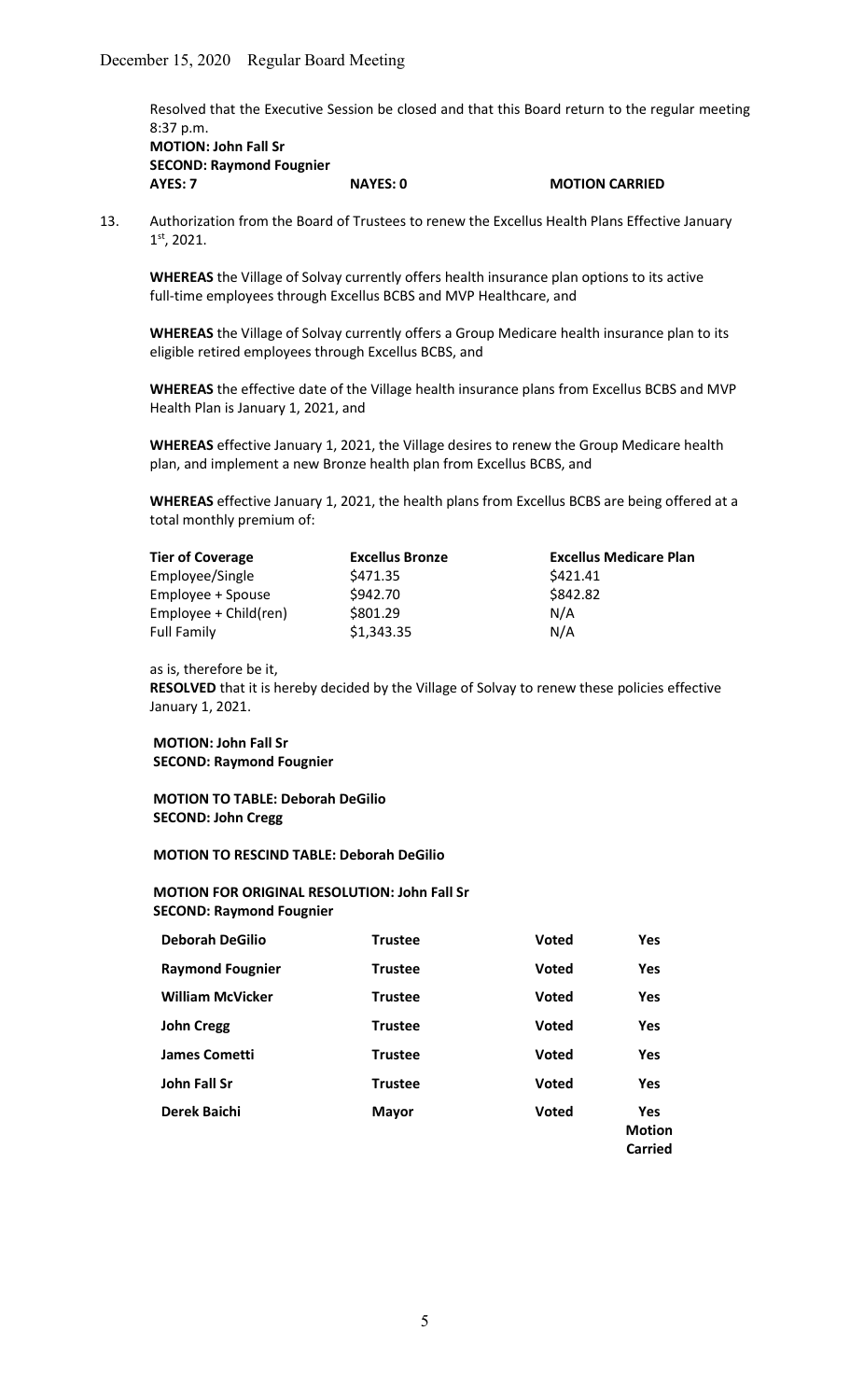14. Authorization from the Board of Trustees to implement the Nonstop Wellness Program effective January 1st, 2021.

 WHEREAS the Village of Solvay currently offers health insurance plan options to its active full time employees, and

 WHEREAS the Village of Solvay desires to implement an IRC Section 105 Medical Expense Reimbursement Program (MERP), and

WHEREAS the effective date of the MERP is January 1, 2021, and

 WHEREAS effective January 1, 2021, the Village desires to sign a Letter of Agreement with Nonstop Administration and Insurance Services, Inc., attached and hereby made a part of this resolution, to provide MERP services, and

WHEREAS effective January 1, 2021, the costs associated with the Excellus Bronze Health Plan and the Nonstop Wellness MERP are as follows:

#### **Excellus**<br>Premium NSW<br>Admin **NSW Reserve NSW Premium** Consult **NSW** Fee Progra EE Only \$471.35 \$24.50 \$10.00 \$40.00 \$176.60 \$736.32 \$942.70 \$24.50  $\mathbf{EE}+\mathbf{Spouse}$ \$10.00 \$40.00 \$376.71 \$1,421.65  $EE + Child(ren)$ \$801.29 \$24.50 \$10.00 \$40.00 \$333.49 \$1,231.36  $EE + Family$ \$1,343.35 \$24.50 \$10.00 \$40.00 \$569.69 \$2,026.32

# **Pricing Detail for 2021** Nonstop Option 1: \$7,000/\$14,000 Card Balance

\*Client will pay Excellus directly. Nonstop will bill for Consulting Fee, Admin, Program and Reserve only. as is, therefore be it,

WHEREAS effective January 1, 2021, the costs associated if there is any gap in coverage with the Excellus Bronze Health Plan and the Nonstop Wellness MERP shall be reimbursed to the employee by the Village of Solvay.

RESOLVED that it is hereby decided by the Village of Solvay to enter into this agreement effective January 1, 2021.

#### MOTION: John Cregg SECOND: William McVicker

| <b>Deborah DeGilio</b>  | <b>Trustee</b> | <b>Voted</b> | <b>Yes</b>                                    |
|-------------------------|----------------|--------------|-----------------------------------------------|
| <b>Raymond Fougnier</b> | <b>Trustee</b> | <b>Voted</b> | <b>Yes</b>                                    |
| <b>William McVicker</b> | <b>Trustee</b> | <b>Voted</b> | <b>Yes</b>                                    |
| <b>John Cregg</b>       | <b>Trustee</b> | <b>Voted</b> | <b>Yes</b>                                    |
| <b>James Cometti</b>    | <b>Trustee</b> | <b>Voted</b> | <b>Yes</b>                                    |
| John Fall Sr            | <b>Trustee</b> | <b>Voted</b> | <b>Yes</b>                                    |
| Derek Baichi            | <b>Mayor</b>   | <b>Voted</b> | <b>Yes</b><br><b>Motion</b><br><b>Carried</b> |